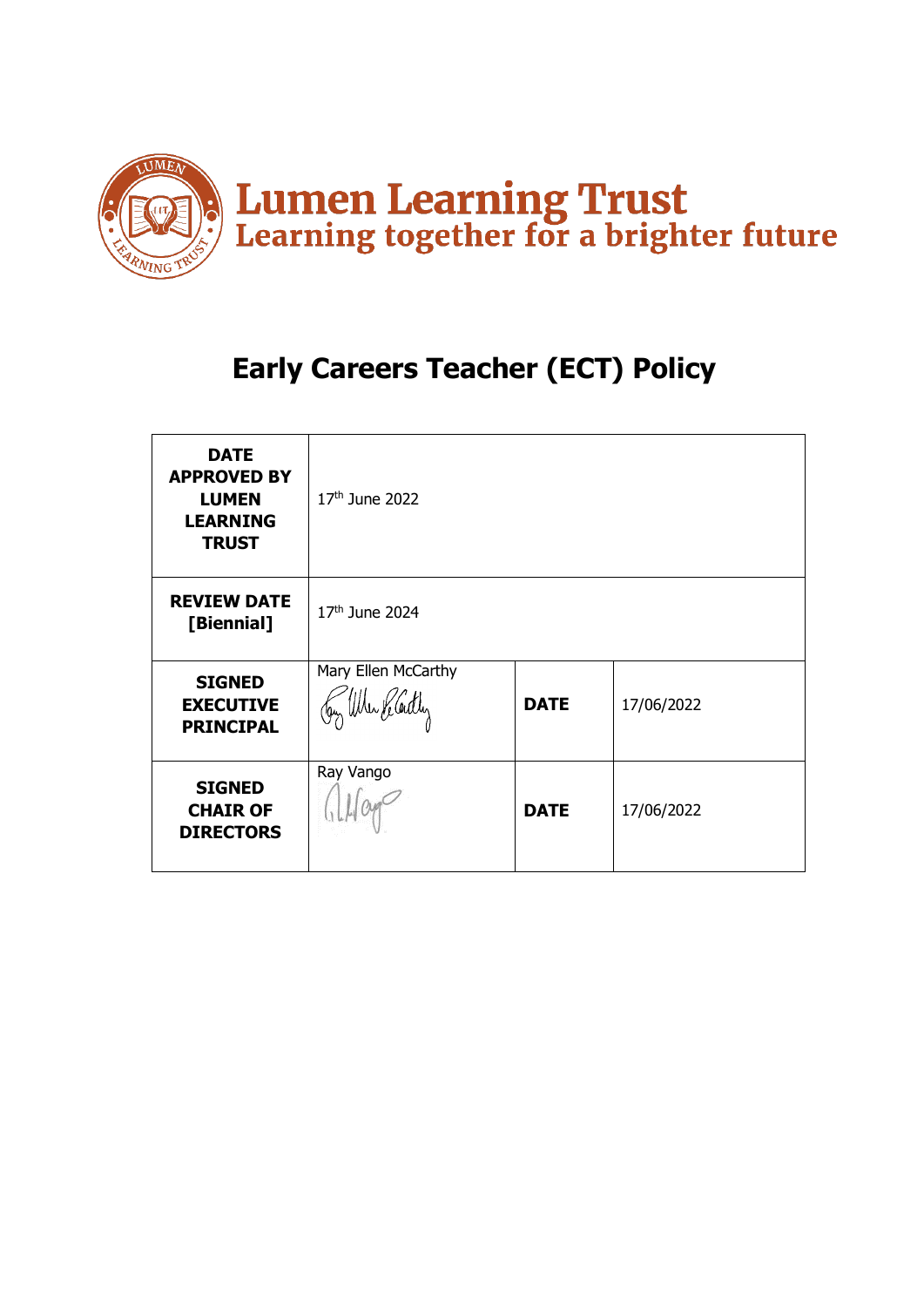# **Our Vision**

Lumen Learning Trust puts the children's needs at the heart of its provision. Our whole school community is committed to enabling the children to become successful lifelong learners and happy, fulfilled adults who can make positive choices about their future.

## **Introduction**

This policy applies to ECTs who start their induction on or after 1st September 2021.

NOTs who have started but not completed their induction before  $1<sup>st</sup>$  September 2021 will continue to follow our NOT induction policy. They have until  $1<sup>st</sup>$  September 2023 to complete their induction within 3 terms (a single academic year) as outlined in previous NQT induction guidance. Where possible, at the discretion of the headteacher and appropriate body, we will also provide them with:

- An ECF-based induction for the remainder of the NQT's 1-year induction
- An induction mentor for the remainder of the NQT's 1-year induction

If they don't complete their induction by  $1<sup>st</sup>$  September 2023, they will be required at this point to switch to the full ECT induction for the remainder of their induction period. Time already spent in induction will count towards the 2-year ECT induction period.

This policy is based on:

- The Department for Education's (DfE's) statutory quidance Induction for early career teachers (England) from 1st September 2021;
- The Early career framework reforms
- The Education (Induction Arrangements for School Teachers) (England) Regulations 2012
- Early career teacher induction: COVID-19 absence exemption

The 'relevant standards' referred to below are the Teachers' Standards.

All qualified teachers who are employed in a relevant school in England must, by law, have completed an induction period satisfactorily. Statutory induction is not a legal requirement to teach in FE or the independent sector, academies, free schools and BSOs, but may be served in these settings.

All Lumen teaching staff are required to complete an induction period as detailed in their contract of employment.

#### **Principles**

Embarking on a career in teaching is fulfilling, demanding and of considerable significance in the professional development of the new teacher. Lumen take our responsibilities very seriously and are very mindful of the privilege and significance of induction.

The induction process ensures that appropriate guidance, support and continued professional development opportunities are offered. These include the development of both subject and pedagogical knowledge, skills and understanding, which will be further developed through a range of opportunities.

We are ambitious to work with our ECTs to release their potential and to support their ambitions to be highly effective teachers that enjoy their profession. To this end many professional discussions and dialogues will take place to develop and inform their practice. Observations, reviews and assessment meetings are included through a structured but flexible individual programme.

It is vital new teachers get a good start to their teaching careers through appropriate transitional support. Our Trust induction process will enable an ECT to form a secure foundation on which to build a successful teaching career and enable them to take a pride in and have a confidence to fulfil their professional duties.

Our Lumen induction programme aims to: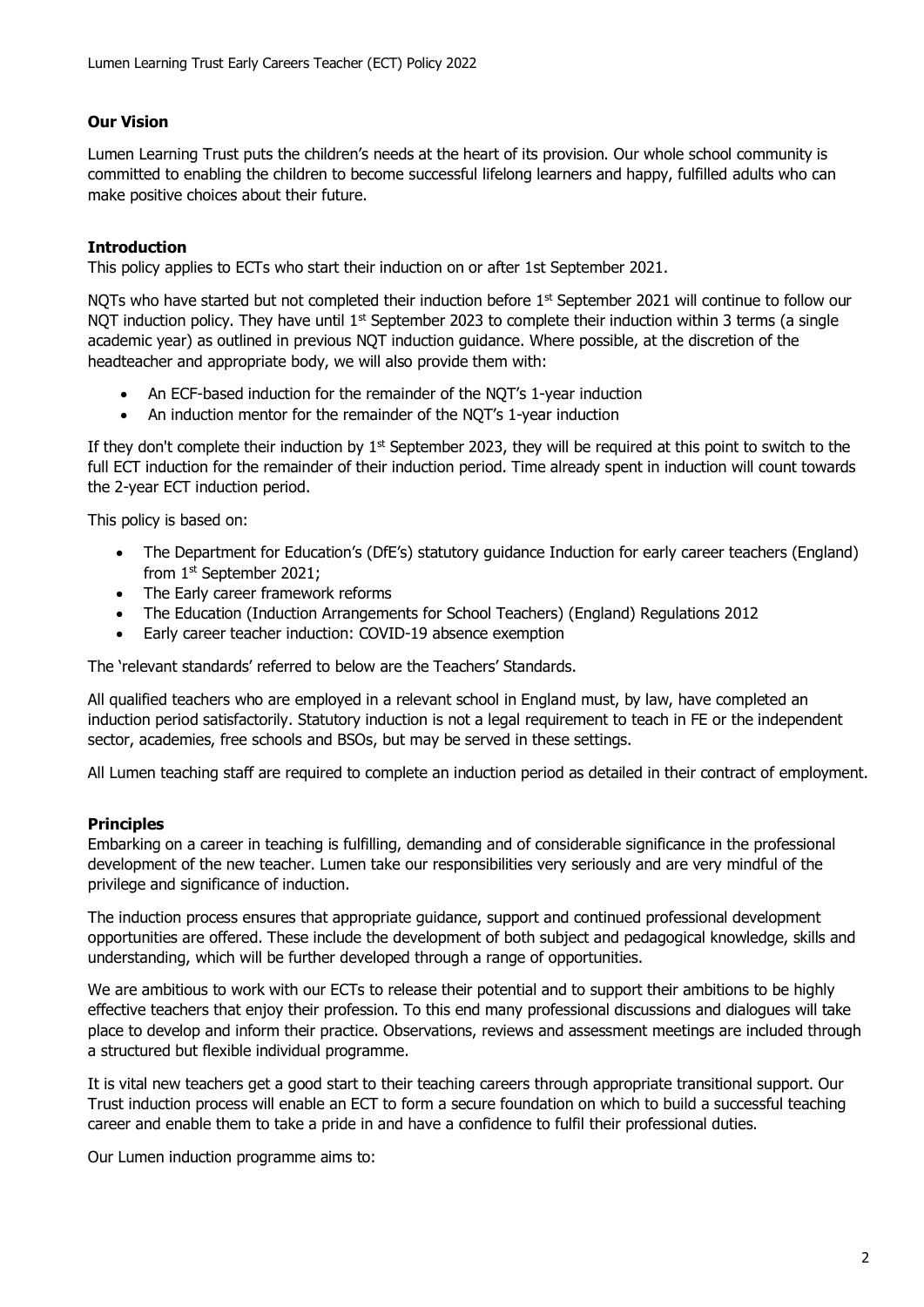- 1. Run an ECT induction programme that meets all of the statutory requirements underpinned by the early career framework (ECF);
- 2. Provide ECTs with a supportive environment that develops them and equips them with the tools to be effective and successful teachers and able to apply their talents and expertise for the greater good of the school and to teach effectively;
- 3. Provide opportunities to allow ECTs to develop professionally in accordance with their personal ambitions;
- 4. Inform an ECT's pay progression;
- 5. Make sure all staff understand their role in the ECT induction programme.

The induction programme will be underpinned by the ECF, enabling ECTs to understand and apply the knowledge and skills set out in the ECF.

Prior to the ECT serving their induction, the headteacher and appropriate body must agree that the post is suitable.

For a full-time ECT, the induction period will typically last for 2 academic years. Part-time ECTs will serve a fulltime equivalent. Up to one term of continuous employment may count towards completion of the induction period.

The programme is quality assured by SFET Teaching School Hub, our 'appropriate body'.

## **Purposes**

Our induction process has been designed to make a significant contribution to both the professional and personal development of ECTs. The purposes of induction include:

- To provide programmes appropriate to the individual needs of the ECTs;
- To provide appropriate counselling and support through the role of an ECT Mentor;
- To provide ECTs with varied examples of good practice;
- To help ECTs form good relationships with all members of the school community;
- To help ECTs become aware of the school's role in the local community;
- To encourage reflection on their own and observed practice;
- To provide opportunities to recognise and celebrate good practice;
- To provide opportunities to identify areas for development;
- To help ECTs to develop an overview of a teacher's roles and responsibilities;
- To provide a foundation for longer-term professional development;
- To help ECTs perform satisfactorily against the current Teachers' Standards.

This policy reflects a structured whole Trust approach to teacher induction and recognises that the quality and commitment of the people who supervise the induction is a crucial factor in its continued success.

# **Roles and Responsibilities**

A number of key staff in the Trust are responsible in ensuring our induction programme is delivered.

#### Governing Body

Each local governing body will be fully aware of the contents of the DfE Statutory Guidance on Induction for ECTs (England) which sets out a school's responsibility to provide the necessary monitoring, support and assessments for ECTs.

The governing body:

- Should ensure compliance with this quidance;
- Should be satisfied that the institution has the capacity to support the ECT;
- Should ensure that the Headteacher is fulfilling his/her responsibility to meet the requirements of a suitable post for induction;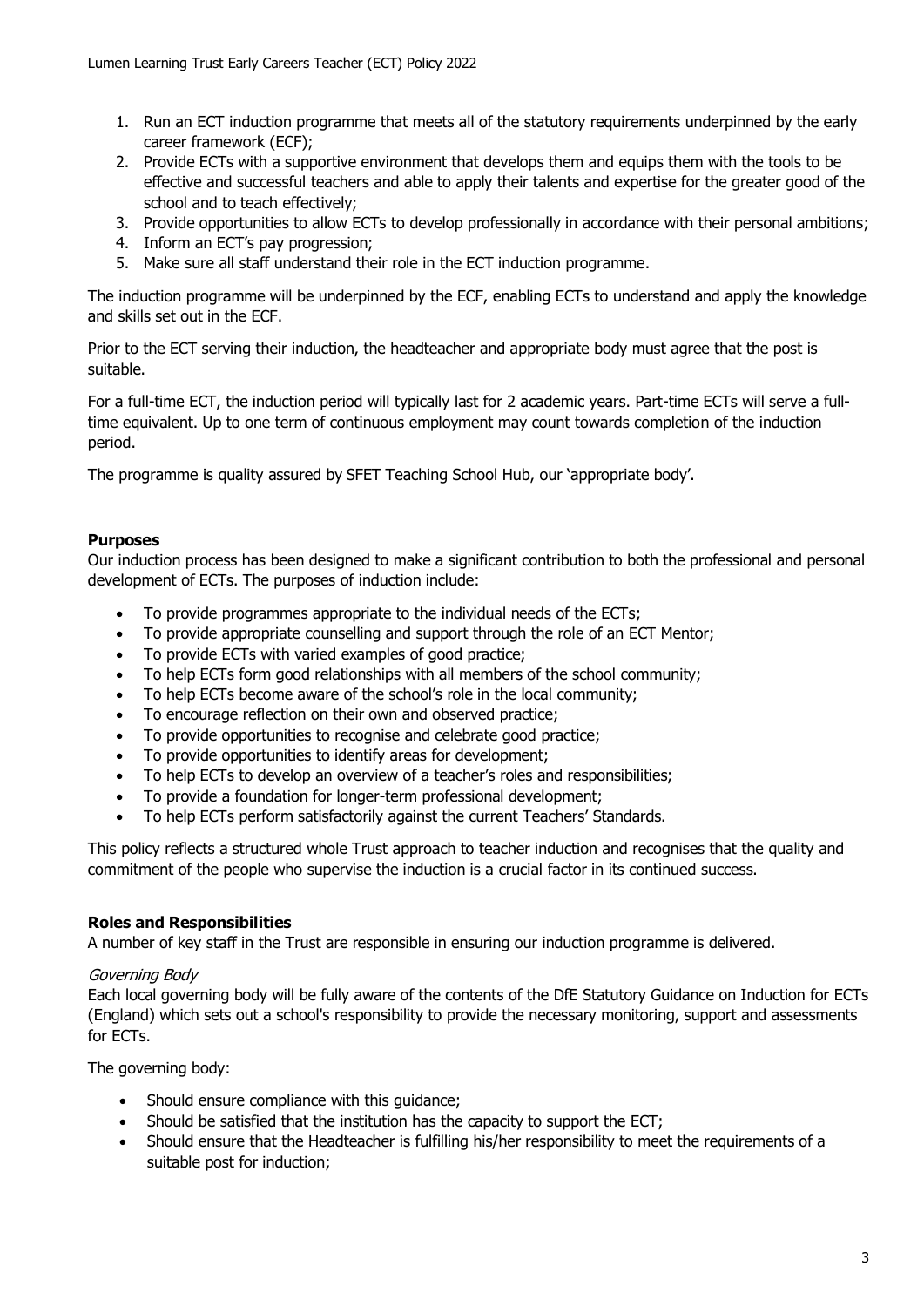- Must investigate concerns raised by an individual ECT as part of the school's agreed grievance procedures;
- Can seek guidance from the Appropriate Body (ECT provider) on the quality of the school's induction arrangements and the roles and responsibilities of staff involved in the process;
- Can request general reports on the progress of an ECT.

## **Headteacher**

A local Headteacher plays an important part in the process of inducting new colleagues to the profession. While responsibility for the implementation of the induction programme has been delegated to an ECT Mentor, the Headteacher will also observe each ECT as required, but at least once a term.

Statutory responsibilities are:

- Selecting an ECT Mentor and ensuring they are registered with an Appropriate Body (ECT provider);
- Registering the ECT with an Appropriate Body;
- Ensuring an appropriate Lumen induction programme and support is organised;
- Informing the Appropriate Body as to whether or not an ECT has performed satisfactorily against the Teachers' Standards for the completion of induction.

While the Headteacher may not delegate these responsibilities, many of the associated tasks will be carried out by a Lumen ECT Induction/Professional Tutor, Lumen ECT Mentor or other suitably experienced colleagues.

In addition to the statutory requirements the Headteacher will:

- Observe and (if necessary) give written warnings to an ECT at risk of failing to perform satisfactorily against the Teachers' Standards whilst informing the Appropriate Body immediately;
- Keep the governing body informed about ECT induction arrangements and the results of formal assessment meetings.

There may also be circumstances where the Headteacher should:

- Obtain interim assessments from the ECT's previous post (where applicable);
- Act early, alerting the Appropriate Body when necessary, in cases where an ECT may be at risk of not completing induction satisfactorily;
- Ensure third-party observation of an ECT who may be at risk of not performing satisfactorily against the relevant standards;
- Notify the Appropriate Body as soon as absences total 30 days or more;
- Advise and agree with the Appropriate Body in exceptional cases where it may be appropriate to reduce the length of the induction period or deem that it has been satisfactorily completed;
- Provide interim assessment reports for staff moving in between formal assessment periods;
- Notify the Appropriate Body when an ECT serving induction leaves the school;
- Take prompt, appropriate action if an ECT appears to be having difficulties.

#### Appropriate Body

The Appropriate Body should, on a regular basis, consult with Headteachers on the nature and extent of the quality assurance procedures it operates, or wishes to introduce. Institutions are required to work with the Appropriate Body to enable it to discharge its responsibilities effectively.

The Appropriate Body has the main quality assurance role within the induction process. Through quality assurance the Appropriate Body should assure itself that:

- Headteachers (and governing bodies where appropriate) are aware of, and are capable of meeting their responsibilities for monitoring support and assessment. This includes ensuring that an ECT receives a personalised induction programme, designated tutor support and the reduced timetable;
- The monitoring, support, assessment and guidance procedures in place are fair and appropriate including ensuring an ECT regularly teaches the same class or classes, is not given additional non-teaching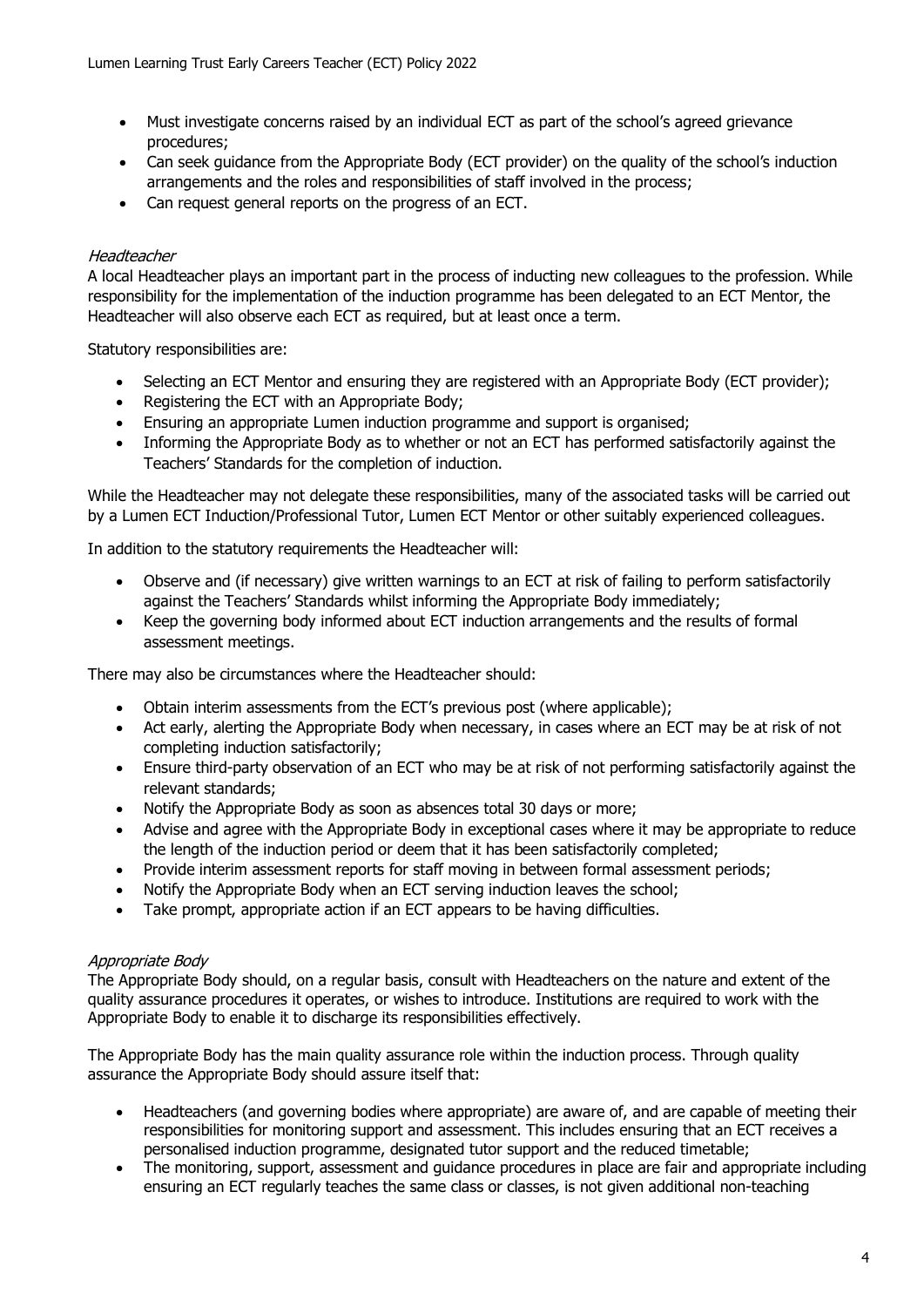responsibilities without preparation or support and is not expected to normally teach outside the age range they have been employed to teach;

- Headteachers (and governing bodies where appropriate) are meeting their responsibilities in respect of providing a suitable post for induction;
- Where an ECT may be experiencing difficulties, action is taken to address areas of performance that require further development and support;
- Where an institution is not fulfilling its responsibilities, contact is made with the institution to raise its concerns;
- Induction tutors are trained and supported including being given sufficient time to carry out the role effectively;
- Headteachers are consulted on the nature and extent of the quality assurance procedures it operates, or wishes to introduce;
- The Headteacher has verified that the award of OTS has been made;
- The school is providing a reduced timetable in addition to PPA time, in their first year this will be no more than 90% of the timetable of existing teachers on the main pay range, and in their second year, this will be no more than 95% of the timetable of existing teachers on the main pay range;
- The ECT is provided with a named contact(s) within the Appropriate Body with whom to raise concerns;
- ECTs' records and assessment reports are maintained;
- Agreement is reached with the Headteacher and the ECT to determine where a reduced induction period may be appropriate or is deemed to be satisfactorily completed;
- A final decision is made on whether the ECT's performance against the relevant standards is satisfactory or an extension is required and the relevant parties are notified;
- Provide the Teaching Agency with details of ECTs who have started; completed (satisfactorily or not); require an extension; or left school partway through an induction period.

The Appropriate Body should also (as local capacity, resources and agreements allow):

- Respond to requests from schools and colleges for guidance, support and assistance with ECTs' induction programmes;
- Respond to requests for assistance and advice with training for induction tutors.

#### Lumen ECT Induction/Professional Tutor & Lumen ECT Mentor

The principal requirement for the ECT Induction/Professional Tutor is to be responsible for the overall management of initiating ECTs into the teaching profession and into the Trust's systems and structures. It entails not only a coordination role but also keeping records of activities and monitoring the quality of provision. The Lumen ECT Induction/Professional Tutor may be supported by a class-based Lumen ECT Mentor to support day to day ECT requirements.

The Lumen ECT Induction/Professional Tutor/Lumen ECT Mentor should:

- Provide, or co-ordinate, guidance and effective support including coaching and mentoring for the ECT's professional development (with the Appropriate Body where necessary);
- Carry out regular progress reviews throughout the induction period;
- Undertake three formal assessment meetings during the total induction period co-ordinating input from other colleagues as appropriate (normally three termly, or pro rata for part-time staff);
- Alongside Lumen Induction/Professional Tutor, the Lumen ECT Mentor records next steps, areas of development and judgements and invites ECTs to add their comments;
- Ensure that the ECT's teaching is observed and feedback provided;
- Ensure ECTs are aware of how, both within and outside the institution, they can raise any concerns about their induction programme or their personal progress.

#### Assessments of ECT performance

Formal assessment meetings will take place in the final term of the ECT's first year (term 3) and the final term of their second year (term 6), and will be carried out by either the local headteacher or the ECT's induction tutor.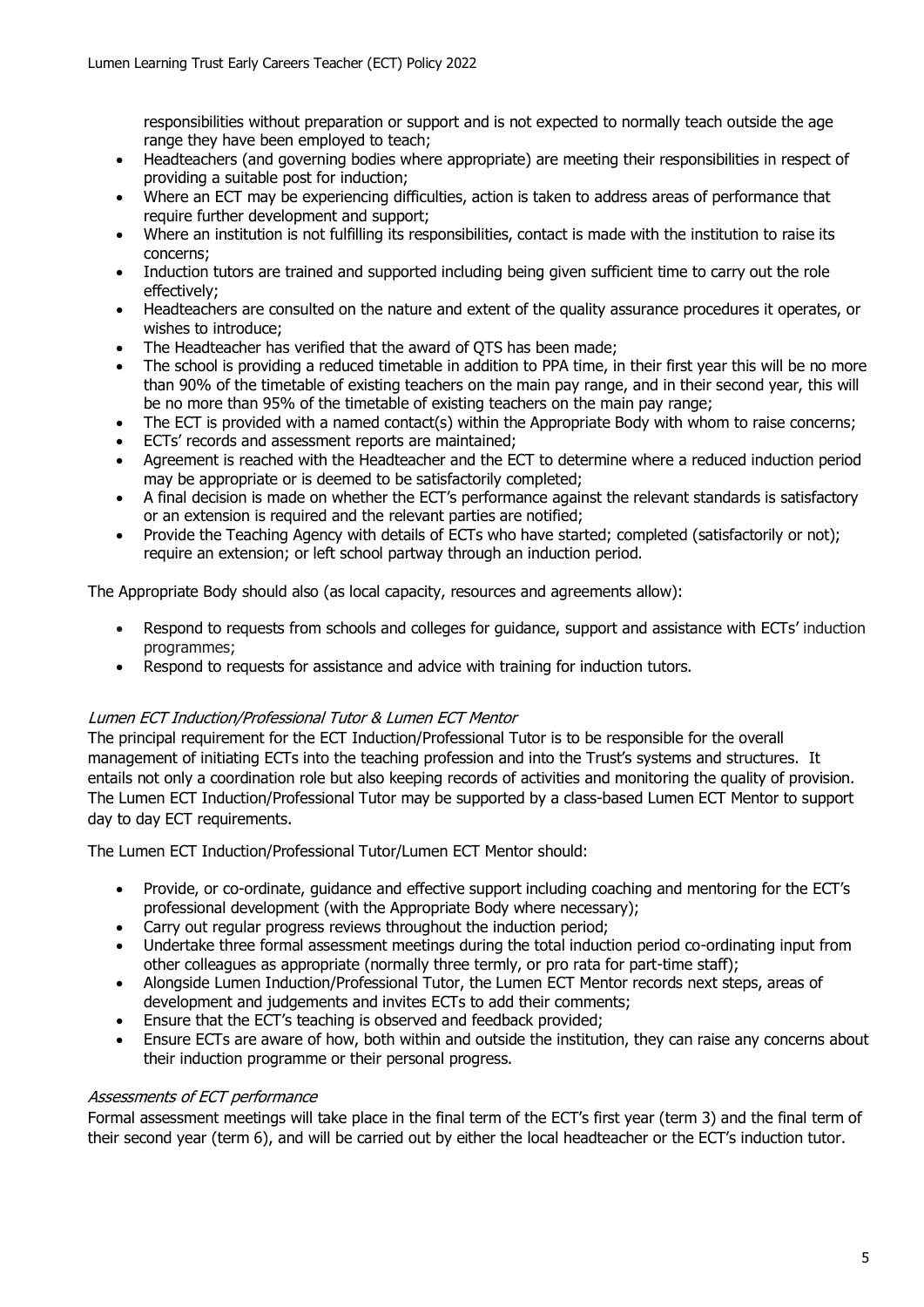These meetings will be informed by clear and transparent evidence gathered from progress reviews during the preceding assessment period, and drawn from the ECT's work as a teacher and from their induction programme. Copies of the evidence relied on will be provided to the ECT and the appropriate body.

After each formal assessment meeting, a formal assessment report will be completed that clearly shows how the ECT is performing against the relevant standards. The headteacher will also recommend to the appropriate body in the final assessment report at the end of the programme as to whether the ECT's performance is satisfactory against the relevant standards.

The ECT will add their own comments, and the formal assessment report will be signed by the headteacher, induction tutor and the ECT.

A copy of the formal assessment report will then be sent to the appropriate body. The final assessment report will be sent within 10 working days of the meeting, for the appropriate body to make the final decision on whether the ECT has passed their induction period.

In the event that the ECT leaves this post after completing one term or more but before the next formal assessment would take place, the induction tutor or headteacher should complete an interim assessment to ensure that the ECT's progress and performance since the last assessment is captured.

# The ECT

It is the responsibility of the ECT to:

- Provide evidence that they have QTS and are eligible to start induction;
- Meet with their Lumen ECT Induction/Professional Tutor and Lumen ECT Mentor to discuss and agree priorities for their induction programme and keep these under review;
- Agree with their Lumen ECT Mentor how best to use their reduced timetable allowance;
- Provide evidence of their progress against the relevant standards;
- Participate fully in the agreed monitoring and development programme;
- Raise any concerns with their Lumen ECT Mentor as soon as practicable;
- Consult their Appropriate Body named contact at an early stage if there are or may be difficulties in resolving issues with their Lumen ECT Mentor/within the school;
- Keep track of and participate effectively in scheduled classroom observations, progress reviews and formal assessment meetings;
- Agree with their Lumen ECT Induction/Professional Tutor and/or Lumen ECT Mentor the start and end dates of the induction period/part periods and the dates of any absences from work during any period/part period;
- Retain copies of all assessment forms.

# **Expectations**

The Trust will expect ECTs to behave as professionals and to treat information, discussions and negotiations in strict confidence when appropriate. Lessons, assessments, evaluations and reports should be prepared thoroughly and in accordance with course guidance and school policies.

ECTs are invited to become involved in the local school as well as Trust community whilst recognising and respecting that each school is different.

We value the opportunity to work with ECTs as an essential feature of our own professionalism and the school's commitment to best practice and continuous improvement.

Lumen Learning Trust expects all teaching staff, ECT or otherwise to:

- Uphold public trust in the profession and maintain high standards of ethics and behaviour, within and outside school;
- Have proper and professional regard for the ethos, policies and practices of the school in which they teach, and maintain high standards in their own attendance and punctuality;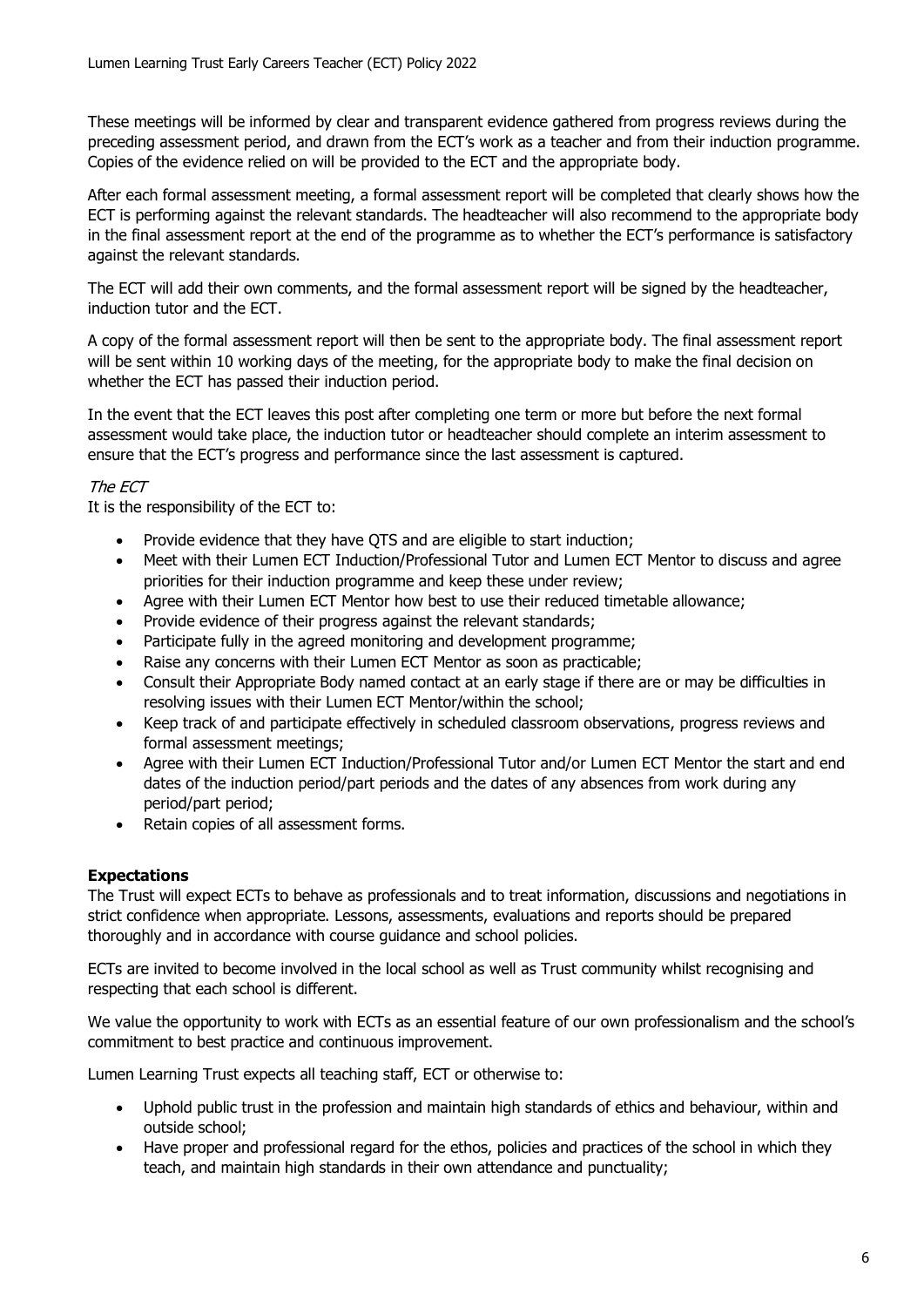• Have an understanding of, and always act within, the statutory frameworks which set out their professional duties and responsibilities.

# **The Standards Framework**

In order to gain Qualified Teacher Status, trainees must meet the Standards set out in Qualifying to Teach, Professional Standards for Qualified Teacher Status and Requirements for Initial Training.

These are a detailed set of requirements that are demonstrated in our school environment.

The Standards are organised in two inter-related sections, which describe the criteria for the award

- 1. Part One Teaching (8 Standards)
- 2. Part Two Personal and Professional Conduct

During the Induction programme, ECTs will build on these standards and work towards induction standards.

The Teachers' Standards will be used to assess an ECT's performance at the end of their induction period. The decision about whether an ECT's performance against the relevant standards is satisfactory upon completion of induction should take into account the ECT's work context and must be made on the basis of what can be reasonably expected of an ECT by the end of their induction period within the framework set out by the standards. Judgements should reflect the expectation that ECTs have effectively consolidated their initial teacher training (ITT) and demonstrated their ability to meet the relevant standards consistently over a sustained period in their practice.

# **Teaching**

ECTs will continue to develop their skills and demonstrate increasing responsibility and professional competence in their teaching and when working with adults, including parents.

Specifically, ECTs need to:

- Plan effectively to meet the needs of children in their classes with special educational needs and in consultation with the Inclusion Leader contribute to the preparation, implementation, monitoring and review of Provision Maps;
- Liaise effectively with parents or carers on pupils' progress and achievements;
- Work effectively as part of a team;
- Secure a standard of behaviour that enables pupils to learn and act to pre-empt and deal with inappropriate behaviour in the context of the behaviour policy of the school;
- Apply school policies.

# **Entitlement**

Our induction programme ensures that new teachers are provided with the support and monitoring to help them fulfil their professional duties and meet the requirements for satisfactory completion of induction. It builds on their knowledge, skills and achievements in relation to the Teachers' Standards for the award for qualified teacher status (QTS).

The key aspects of the induction programme for ECTs are as follows:

- Access to an induction programme that will commence upon appointment and be formally reviewed on a termly basis;
- Help and guidance from a Lumen ECT Mentor who is adequately prepared for the role and will coordinate the induction programme;
- Regular meetings with the Lumen ECT Mentor and other key staff as appropriate;
- Time and regular opportunities to meet with other ECTs and teachers who have recently completed their induction programme;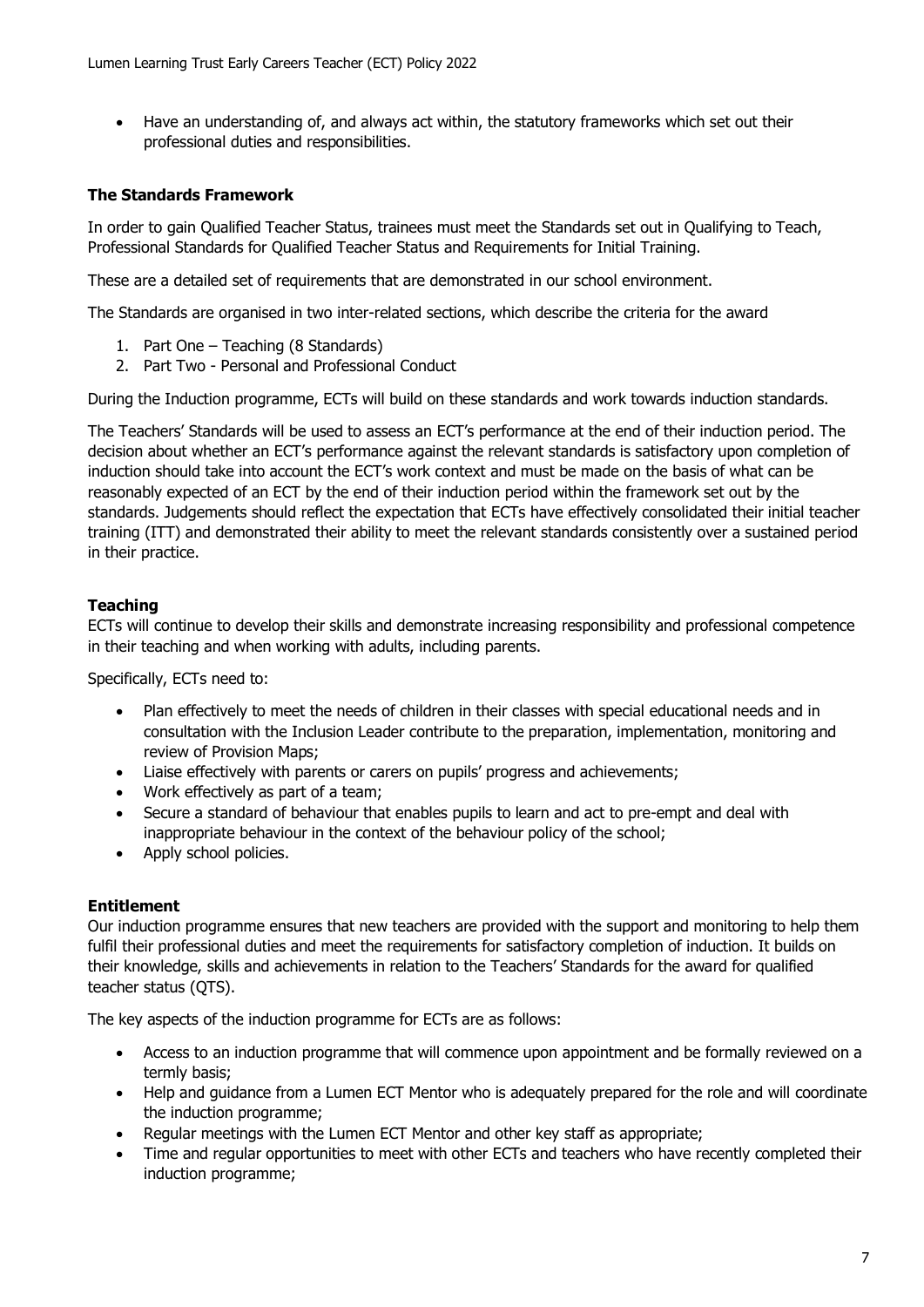- Observe experienced colleagues teaching;
- A reduction of 10% of the average teacher's workload. This time is used for participating in the Trust induction programme and is in addition to the statutory 10% non-contact time already allocated to teachers;
- Have teaching observed by experienced colleagues on a regular basis;
- To receive prompt written as well as oral feedback on the teaching observed and to receive advice with regard to development and target setting;
- Opportunities for further professional development based on agreed targets;
- Confronting of any areas of practice or behaviour that may prevent the ECT meeting the Teachers' Standards in a timely, honest and professional manner;
- Attend meetings of ECTs arranged by the Trust and individual schools, network cluster or external provider;
- Detailed success criteria for any areas identified as making an ECT at risk of not meeting the Standards.

# **Key features and delivery of the induction programme:**

Generic induction programme to include information on:

- Procedures for staff absence, leaving cover work and carrying out cover
- Duties and school meal arrangements
- Signing in and out for free periods
- School evacuation procedures
- Meeting support staff
- Medical details
- Medical room
- Health and Safety including E-safety
- Learning support details
- Discipline review of procedures and positive behaviour management
- Safeguarding procedures
- Assessment and exams

In addition training sessions will include:

- Common Standards and Professionalism
- Teaching and Learning in literacy and numeracy
- Inclusion
- Communicating with parents
- Dealing with stress/workload
- Pastoral provision
- Planning and assessment
- Appraisal process
- Time management
- Subject leadership
- Career aspirations

The Lumen ECT Mentor, overseen by the Lumen ECT Induction/Professional Tutor will be responsible for:

- Personal timetable including the implementation of teaching timetables and fulfilment of teaching/non-contact time
- Providing an up to date student handbook
- **Teaching**
- Monitoring day-to-day progress
- Mid and End of Term Review meetings and reports
- Arranging peer lesson observations for ECT
- School resources: stationery, textbooks, IT, audio-visual equipment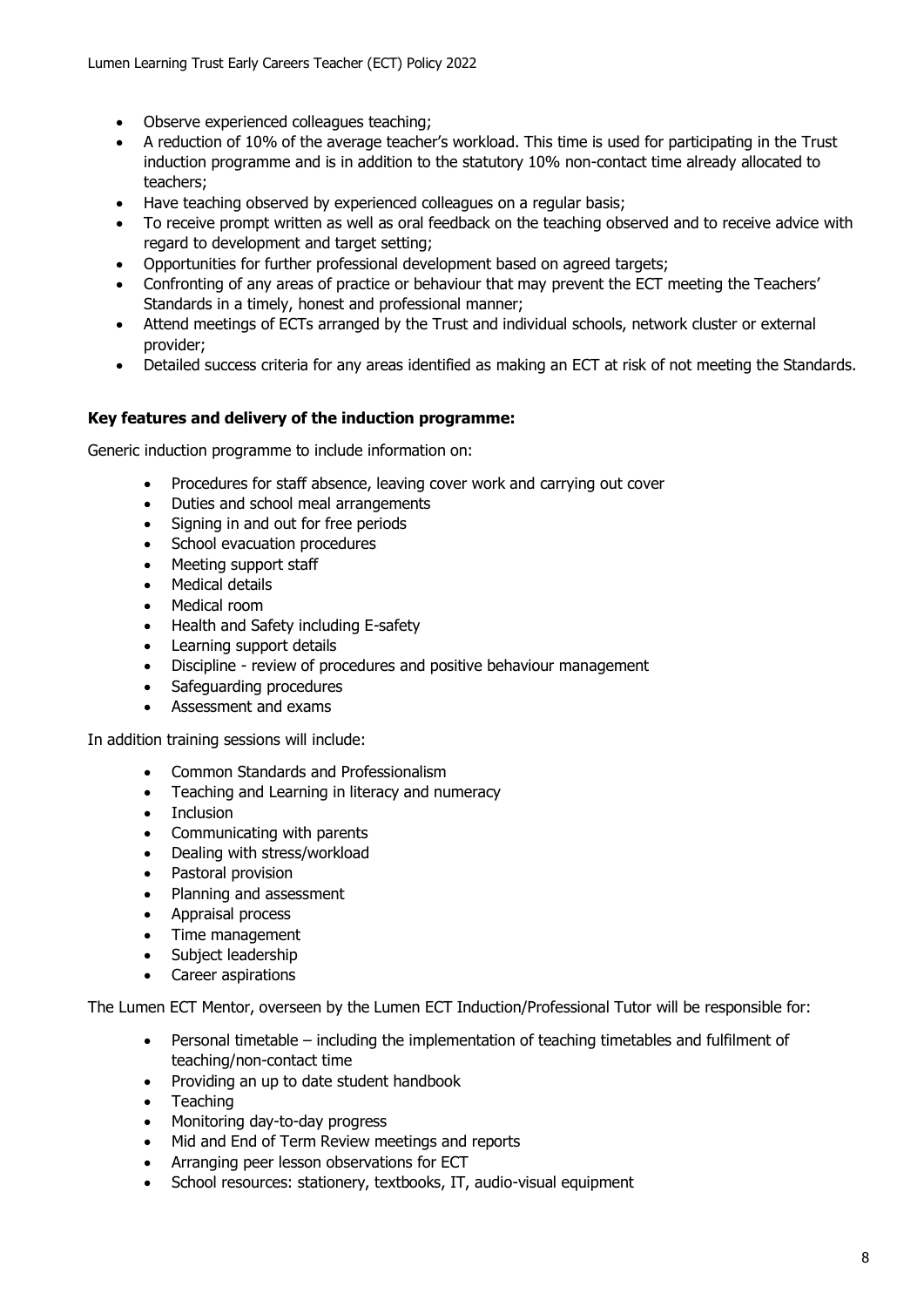- Classroom behaviour, control and sanctions
- Teaching and Learning policy
- Marking policy
- Assessment policy, record and mark books
- Homework policy and handing in arrangements
- Subject Reviewing with parents
- Planning expectations and schemes of work
- School policy on discipline; code of conduct; positive behaviour management, reward systems and safeguarding
- Target setting and action planning where appropriate
- Communication with parents
- Discussion of individual pupils in the form
- Student planners
- School uniform

## **Lesson Observation, Review and Target Setting**

These will be followed and completed in accordance with the Department for Education's (DfE's) statutory guidance Induction for early career teachers (England) from 1st September 2021.

## **Assessment & Quality Assurance**

The assessment of ECTs will be rigorous but also objective:

- The criteria used for formal assessments will be shared and agreed in advance;
- Formative assessment (e.g. lesson observation, target setting, pupil progress) and summative assessment (termly induction reports) will be used;
- Assessment will draw on views from all teachers who have a part in the ECT's development in order to gain a reliable overall view;
- Opportunities will be created for ECTs to gain experience and expertise in self-evaluation;
- The Lumen ECT Mentor will ensure that assessment procedures are consistently applied:
- Copies of any records will be passed to the ECT concerned;
- Termly assessment reports will give details of areas of strength, areas requiring development, evidence used to inform judgement, targets for coming term and support to be provided by the school.

#### **At Risk Procedures**

If an ECT encounters difficulties in their performance against the Teachers' Standards, the following procedures will be put into place.

- An expectation is established that the support provided will enable any weaknesses to be addressed;
- Recorded diagnosis of the exact nature of the problem and advice given on how to redress the problem;
- Agreed, attainable targets for action with specific and practical steps outlined for securing an improvement in practice;
- Experienced colleagues will model aspects of good practice so that the ECT can focus attention on particular areas of teaching through observation;
- Early warning of the risk of failure will be given and the school's concerns communicated to the Appropriate Body without delay.

Where an ECT has continuing difficulties further support, advice and direction will be given as follows:

- Areas of concern will be re-defined and clarified and the necessary improvements required clearly set out;
- The Appropriate Body will be informed. The Appropriate Body will provide advice and support both to the ECT and the school;